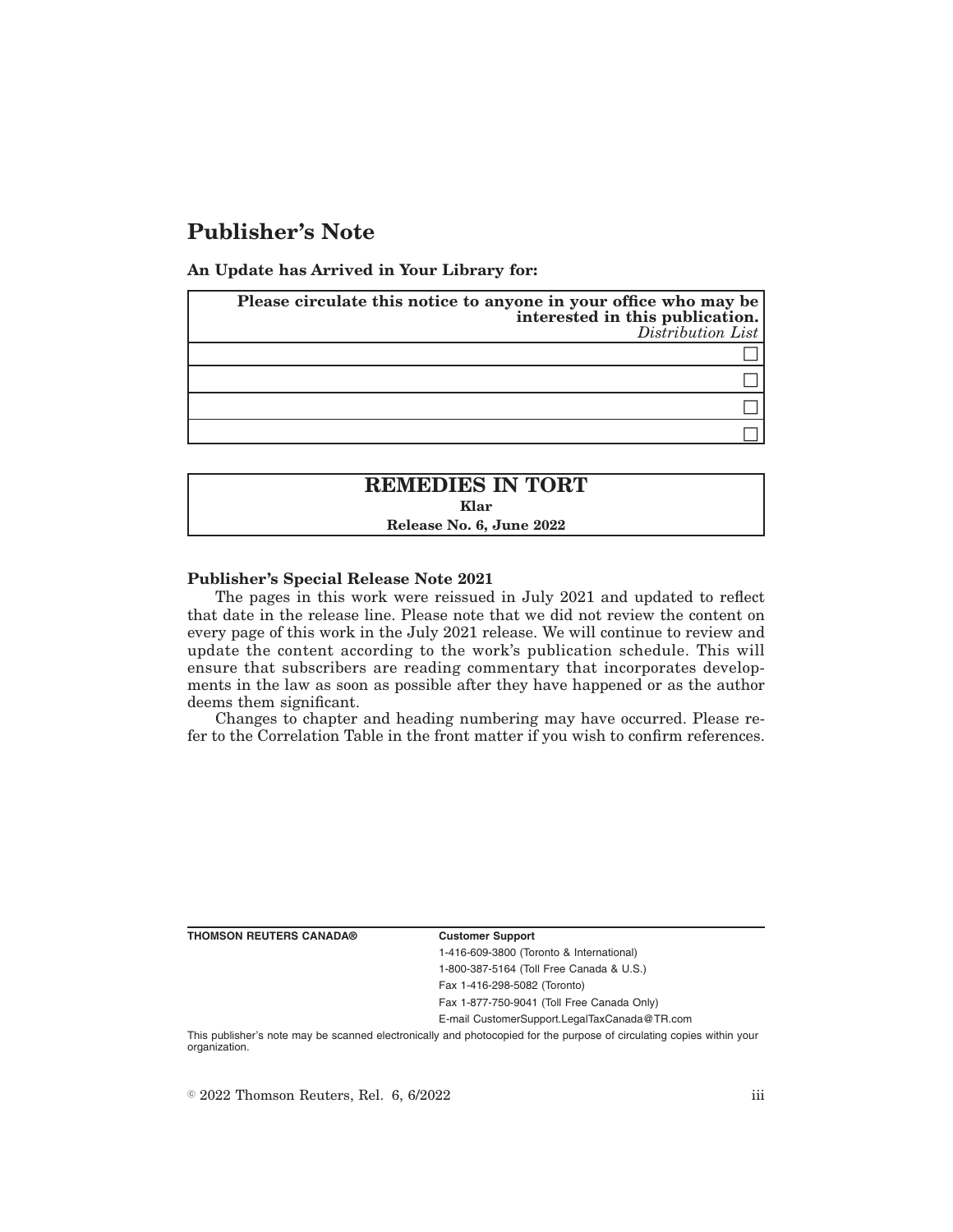## **Editor:** Jennifer Leitch

**Founding Consultants:** Lewis N. Klar, Allen Linden, Earl Cherniak and Peter Kryworuk

This five-volume national work provides thorough coverage of the law relating to recovery in tort actions in Canada. The first three volumes focus on specific torts while the fourth volume covers substantive and procedural issues common to all tort litigation. The first volume also includes the Master Table of Contents. The final volume includes a Table of Cases, and a comprehensive index.

This release features updates to the following legal memos: What constitutes a "publication" of a defamatory statement, particularly respecting modern modes of communication, such as the internet?; How do courts approach the issue of standard of care in cases involving rural and recreational properties?; and In what circumstances have the courts imposed a standard of care approximating absolute liability in the case of products liability? It also contains valuable updates to the Defamation Quantum Table.

## **Release Highlights**

- E **Defamation Quantum Tables Internet (Excluding E-mail):** Defendant was dentist with long history of disputes with dental regulatory body and college over advertising guidelines imposed on dentists— Plaintiff served as chair of advertising committee responsible for drafting guidelines designed to ensure compliance with College's Code of Ethics—Plaintiff successfully sued defendant for defamatory statements made by defendant when defendant criticized people who prepared advertising guidelines, including plaintiff, and when defendant alleged that plaintiff engaged in inappropriate sexual touching—Defendant made disparaging remarks about plaintiff by name, on website, in newsletter, and in e-book—Defendant appealed on several grounds including that trial judge's award of damages was too high because she failed to consider relevant factors—Appeal dismissed—Trial judge correctly set out law on assessing general damages—She was not obliged to repeat many facts she had found and considered in assessing damages, but highlighted that anything leading to tarnishing of professional reputation could be disastrous—She explicitly listed factors to be considered, including conduct of plaintiff, his position and standing, nature of libel, mode and extent of publication, absence or refusal of retraction or apology, and whole conduct of defendant from time when libel was published down to very moment of their verdict—After considering factors, trial judge explained why nominal damages were not appropriate—Her assessment was not unreasonable and entitled to deference; Award—Damage to Reputation—General/non-pecuniary damages: \$50,000: *Huff v. Zuk*, 2021 CarswellAlta 356, Alberta Court of Appeal
- E **Defamation Quantum Tables Public Statement(s):** Defendant became dissatisfied with extent of financial information provided with respect to investment opportunity he entered into with plaintiff—There was also dispute over marketing fee charged to defendant, which was subsequently refunded to him—One day at lunch defendant told two of plaintiff's business acquaintances that plaintiff stole from him and was